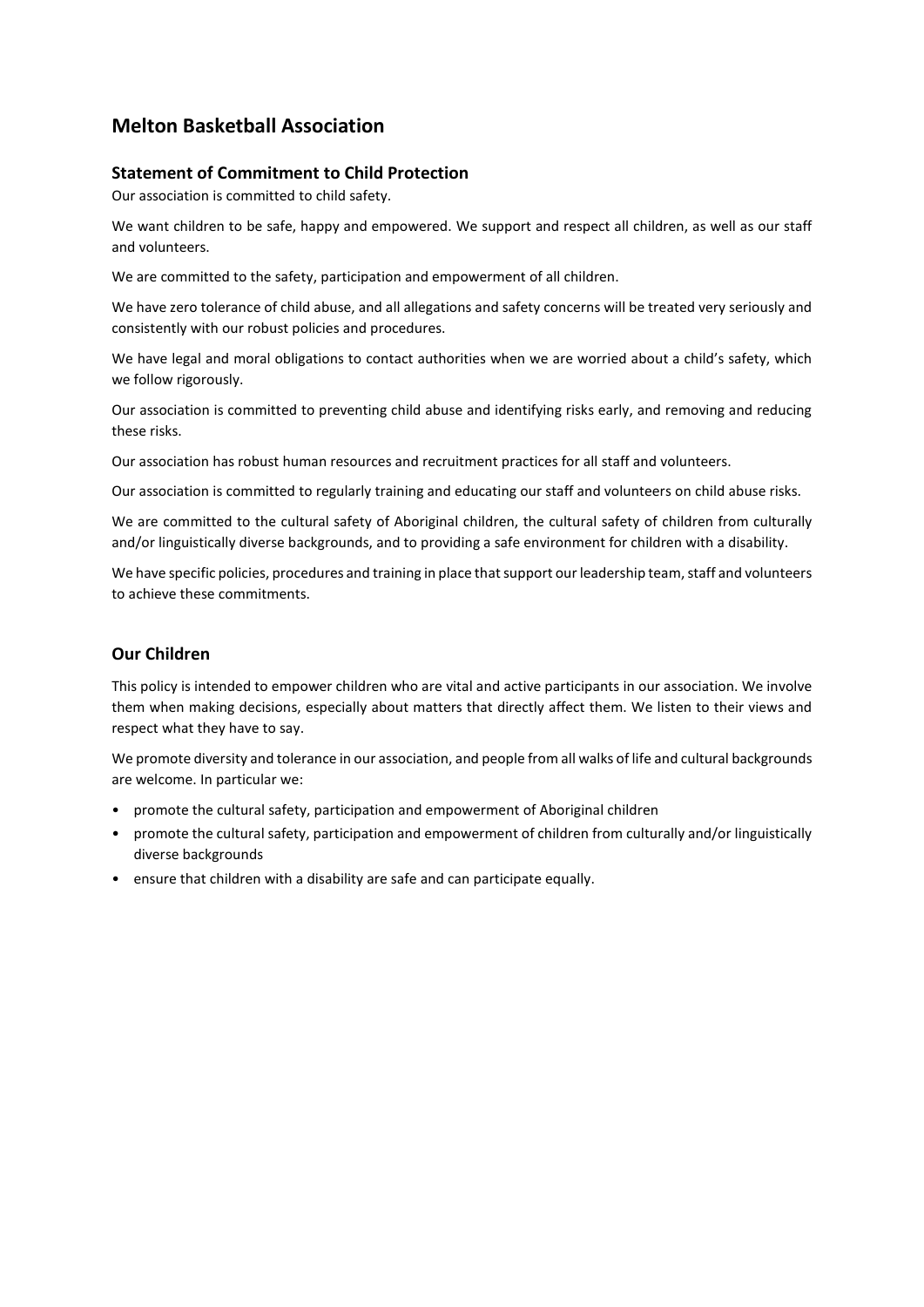### **Child Protection Policy**

#### **1) Introduction**

Everyone who participates in our association's activities is entitled to do so in an enjoyable and safe environment. Melton Basketball Association has a moral and legal obligation to ensure that, when given responsibility for young people, coaches, officials, volunteers, staff members and parents provide them with the highest possible standard of care.

Melton Basketball Association is committed to devising and implementing policies so that everyone in sport accepts their responsibilities to safeguard children from harm and abuse. This means to follow procedures to protect children and report any concerns about their welfare to appropriate authorities.

The aim of the policy is to promote good practice, provide children and young people with appropriate safety/protection whilst in the care of Melton Basketball Association and to allow staff and volunteers to make informed and confident responses to specific child protection issues.

#### Child:

The words 'child' and 'children' in this guide refer to children and young people up to the age of 18years. This definition is consistent with the national framework, Creating Safe Environments for Children – Organisations, Employees and Volunteers, the Commission for Children and Young People Act, the Child Wellbeing and Safety Act 2005 and the Children, Youth and Families Act 2005. The term 'child' in this guide is inclusive of anyone under 18 years of age. Not utilising the term 'young people' is not intended to diminish any emphasis on, or acknowledgement of, the safety risks to older children or teenagers.

#### **1.1) Policy Statement**

Basketball Victoria is committed to the following:

- the welfare of the child is paramount
- all children, whatever their age, culture, ability, gender, language, racial origin, religious belief and/or sexual identity should be able to participate in basketball in a fun and safe environment
- taking all reasonable steps to protect children from harm, discrimination and degrading treatment and to respect their rights, wishes and feelings
- all suspicions and allegations of poor practice or abuse will be taken seriously and responded to swiftly and appropriately
- all Melton Basketball Association employees who work with children will be recruited with regard to their suitability for that responsibility, and will be provided with guidance and/or training in good practice and child protection procedures
- working in partnership with parents and children is essential for the protection of children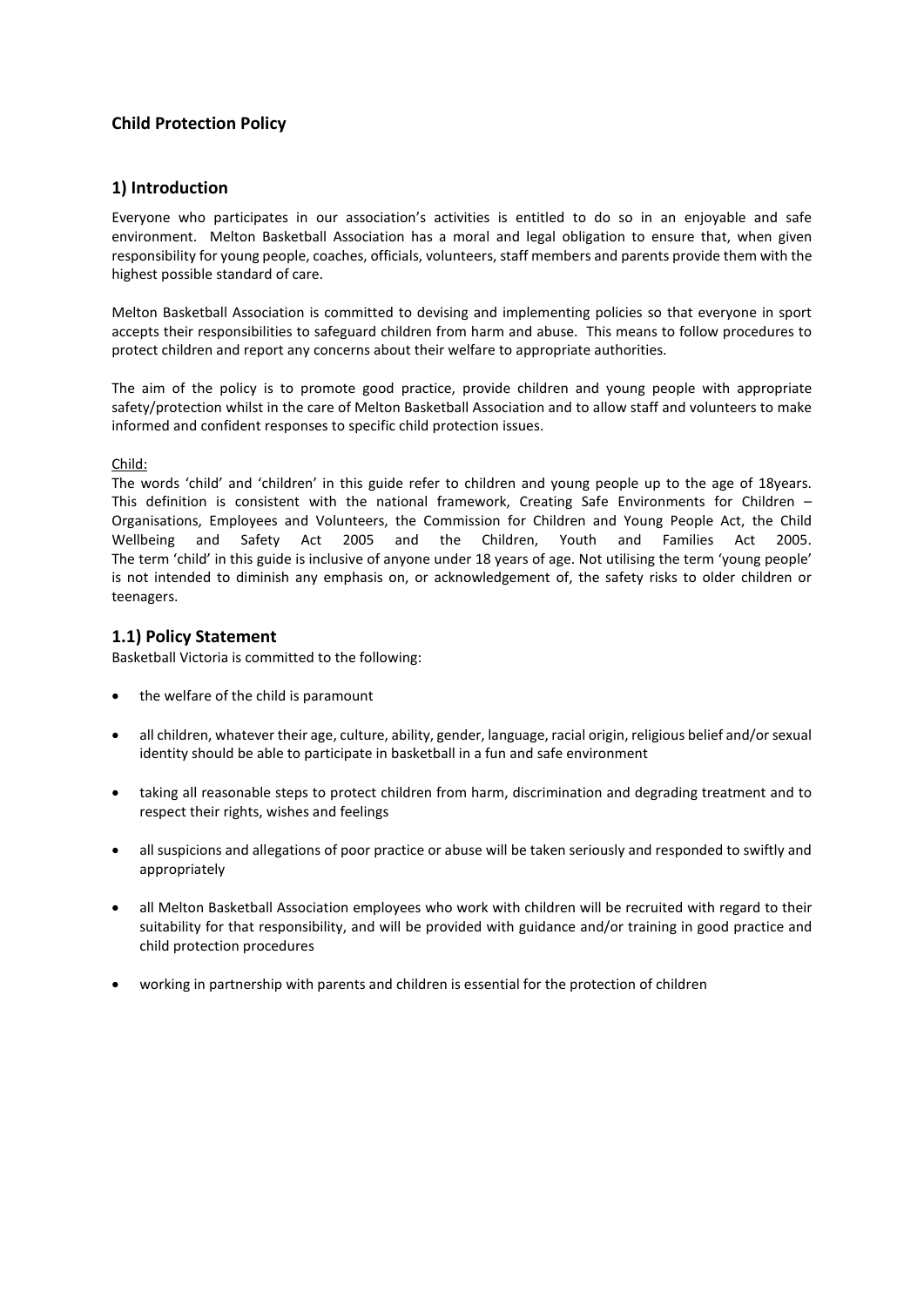# **2) Promoting Good Practice**

To provide children with the best possible experience and opportunities in basketball everyone must operate within an accepted ethical framework such as The Codes of Conduct.

It is not always easy to distinguish poor practice from abuse. It is therefore NOT the responsibility of employees or participants in basketball to make judgements about whether or not abuse is taking place. It is, however, their responsibility to identify poor practice and possible abuse and act if they have concerns about the welfare of the child.

Please read the attachment below to help you identify good practice and poor practice.

#### **3) Children's Rights to Safety and Participation**

Melton Basketball Association is committed to the safety and wellbeing of all children accessing our service. We support the rights of the child and will act without hesitation to ensure a child safe environment is maintained at all times.

Melton Basketball Association also promotes the involvement and participation of children and young people in developing and maintaining child-safe environments.

We involve them when making decisions, especially about matters that directly affect them. We listen to their views and respect what they have to say.

We promote diversity and tolerance in our association, and people from all walks of life and cultural backgrounds are welcome. In particular we:

- promote the cultural safety, participation and empowerment of Aboriginal children
- promote the cultural safety, participation and empowerment of children from culturally and/or linguistically diverse backgrounds
- ensure that children with a disability are safe and can participate equally.

#### **4) Identify and Analyse Risk of Harm**

Melton Basketball Association will develop and implement a risk management strategy, which includes a review of existing child protection practices, to determine how child-safe and child-friendly the organisation is and to determine what additional strategies are required to minimise and prevent risk of harm to children because of the action of an employee, volunteer, official, parent, player or another person.

#### **5) Ensure that Adults and Children Adhere to the Codes of Conduct**

Melton Basketball Association will ensure that all adults are aware of and adhere to the organisation's Codes of Conduct that specify standards of conduct and care when dealing and interacting with children, particularly those in the organisation's care. The organisation will also implement a code of conduct to address appropriate behaviour between children.

All staff and volunteers, as well as children and their families, are given the opportunity to contribute to the development of the Codes of Conduct.

#### **6) Training and Supervision**

Training and education is important to ensure that everyone in our organisation understands that child safety is everyone's responsibility.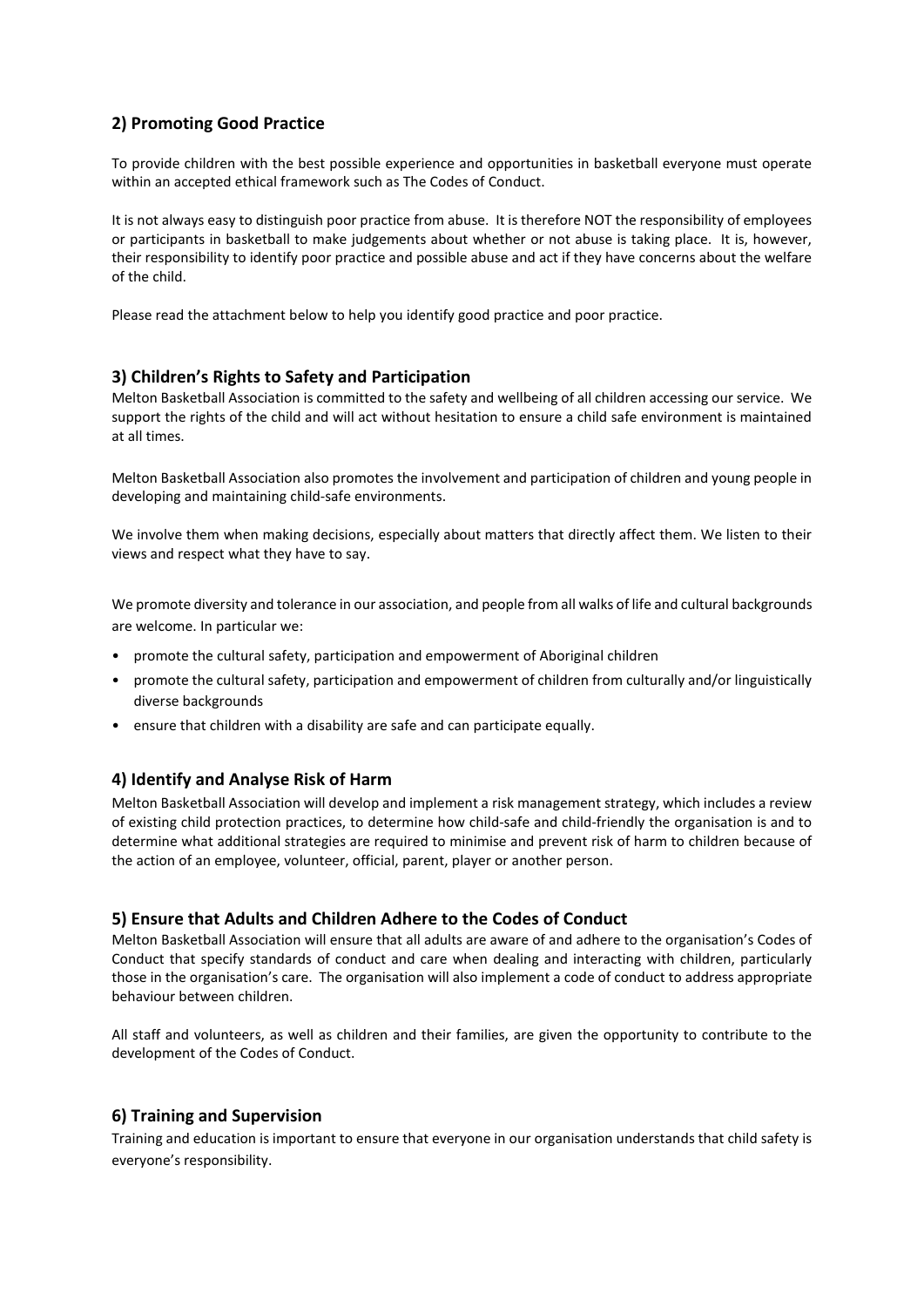Our organisational culture aims for all staff and volunteers (in addition to parents/carers and children) to feel confident and comfortable in discussing any allegations of child abuse or child safety concerns. We train our staff and volunteers to identify, assess, and minimise risks of child abuse and to detect potential signs of child abuse.

We also support our staff and volunteers through ongoing supervision to develop their skills to protect children from abuse; and promote the cultural safety of Aboriginal children, the cultural safety of children from linguistically and/or diverse backgrounds, and the safety of children with a disability.

New employees and volunteers will be supervised regularly to ensure they understand our organisation's commitment to child safety and that everyone has a role to play in protecting children from abuse, as well as checking that their behaviour towards children is safe and appropriate (please refer to this organisation's code of conduct to understand appropriate behaviour further). Any inappropriate behaviour will be reported through appropriate channels, including the Department of Health and Human Services and Victoria Police, depending on the severity and urgency of the matter.

### **7) Association Welfare Officer**

It is not the responsibility of anyone working for Melton Basketball Association in a paid or unpaid capacity to decide whether or not child abuse has taken place. However, there is a responsibility to act on any concerns through contact with the appropriate authorities so that they can then make inquiries and take necessary action to protect the young person. This applies **BOTH** to allegations/suspicions of abuse occurring within our organisation's activities and to allegations/suspicions that abuse is taking place elsewhere.

Melton Basketball Association will ensure that an Association Welfare Officer is appointed to look over matters concerning child safety and abuse. We expect our members and staff to discuss any concerns that they may have about the welfare of a child IMMEDIATELY with the nominated Association welfare officer. The Association welfare officer will ensure that the concerns/incident reported to him remain confidential and that the identity of the person reporting the concern/incident is not revealed.

The Association welfare officer will be required to report all the incidents noted by him to the appropriate authority at Basketball Victoria who will then ascertain whether or not the person/s involved in the incident play a role in the organisation and act accordingly.

#### **8) Screening and Recruitment**

Melton Basketball Association ensures that all reasonable steps are taken in order to engage the most suitable and appropriate people to work with children. This is achieved using a range of screening measures. Such measures help us minimise the likelihood of engaging (or retaining) people who are unsuitable to work with children.

We develop selection criteria and advertisements which clearly demonstrate our commitment to child safety and an awareness of our social and legislative responsibilities. Our organisation understands that when recruiting staff and volunteers, we have ethical as well as legislative obligations.

We actively encourage applications from Aboriginal peoples, people from culturally and/or linguistically diverse backgrounds and people with a disability.

All people engaged in child-related work, including volunteers, are required to hold a Working with Children Check and to provide evidence of this Check. Please see the [Working with Children Check](http://www.workingwithchildren.vic.gov.au/) website <www.workingwithchildren.vic.gov.au> for further information.

Please read the attached document, which states the screening processes followed by our organisation.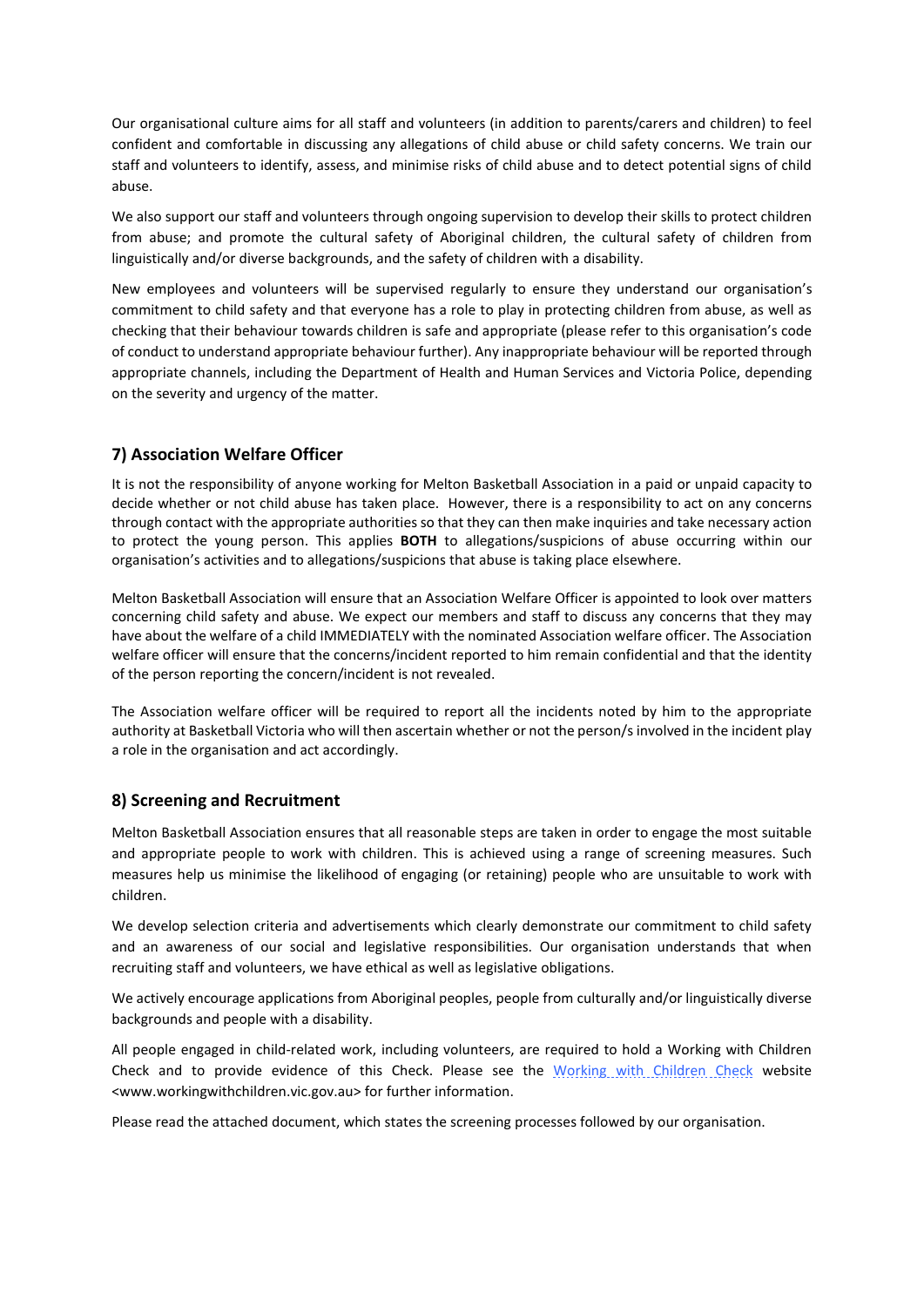# **9) Interview, Induction and Training for Personnel**

#### Interview and Induction

All employees and volunteers will be required to undertake an interview carried out to acceptable protocol and recommendations. All employees and volunteers will receive formal or informal induction during which:

- A check will be made that the application form has been completed in full, including sections on criminal records and self-disclosures
- Their qualifications will be substantiated
- The job requirements and responsibilities will be clarified
- They will sign up to the organisation's Codes of Conduct and the Member Protection Declaration
- Child Protection Procedures will be explained and training needs will be identified e.g. basic child protection awareness

#### **Training**

In addition to pre-selection checks, the safeguarding process includes training after recruitment to help staff and volunteers to:

- Analyse their own practice against what is deemed good practice, and to ensure their practice is likely to protect them from false allegations
- Recognise their responsibilities and report any concerns about suspected poor practice and/or abuse
- Respond to concerns expressed by a child
- Work safely and effectively with children

### **10) Fair and Just Procedures for Personnel**

The safety and wellbeing of children is our primary concern. We are also fair and just to personnel. The decisions we make when recruiting, assessing incidents, and undertaking disciplinary action will always be thorough, transparent, and based on evidence.

We record all allegations of abuse and safety concerns, including investigation updates. All records are securely stored.

If an allegation of abuse or a safety concern is raised, we provide updates to children and families on progress and any actions we as an organisation take.

### **11) Privacy**

All personal information considered or recorded will respect the privacy of the individuals involved, whether they be staff, volunteers, officials, parents or children, unless there is a risk to someone's safety. We have safeguards and practices in place to ensure any personal information is protected. Everyone is entitled to know how this information is recorded, what will be done with it, and who will have access to it.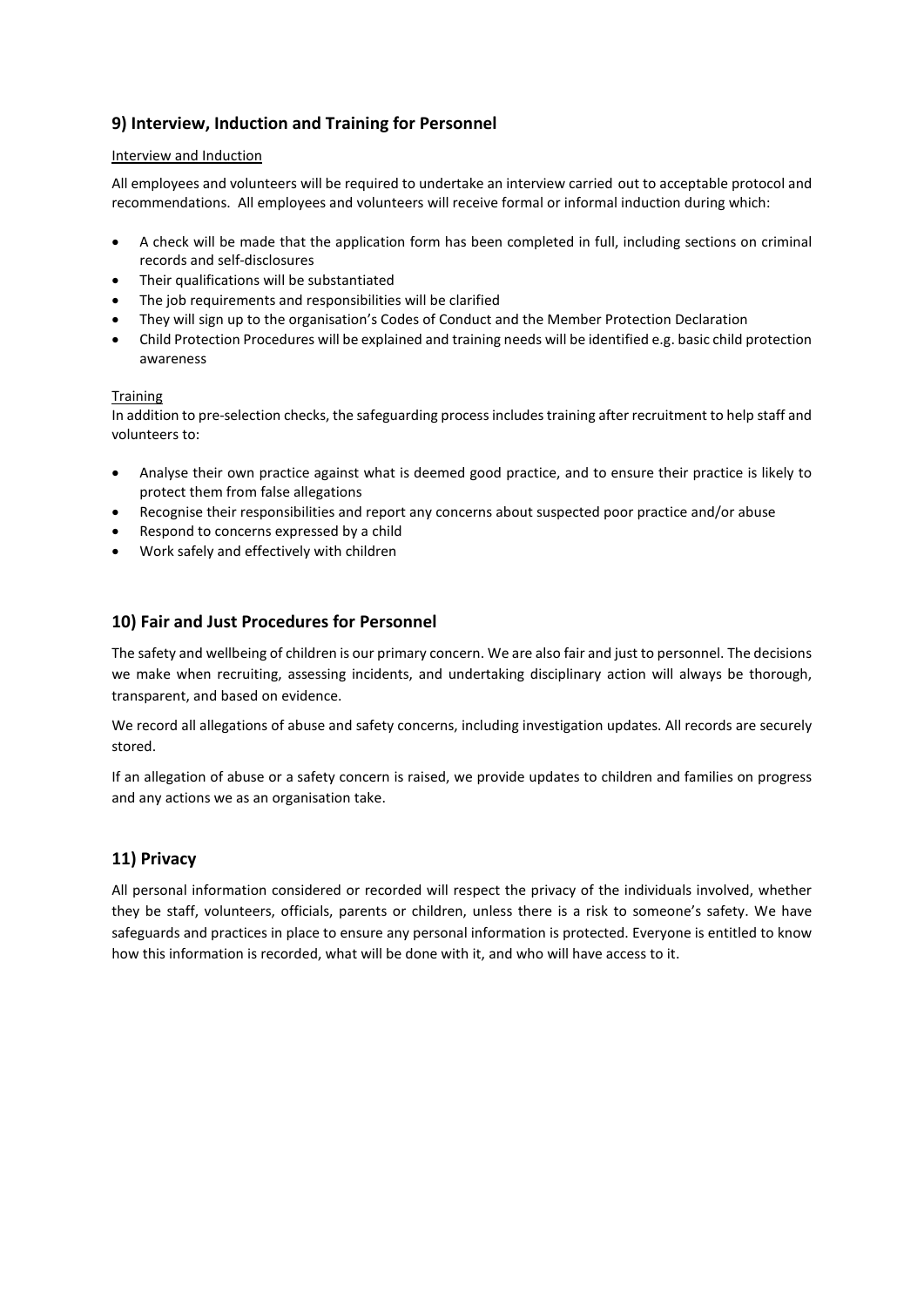## **12) Legislative Responsibilities**

Our association takes our legal responsibilities seriously, including:

- **Failure to disclose:** Reporting child sexual abuse is a community-wide responsibility. All adults in Victoria who have a reasonable belief that an adult has committed a sexual offence against a child under 16 have an obligation to report that information to the police.<sup>[1](#page-5-0)</sup>
- **Failure to protect:** People of authority in our organisation will commit an offence if they know of a substantial risk of child sexual abuse and have the power or responsibility to reduce or remove the risk, but negligently fail to do so. $<sup>2</sup>$  $<sup>2</sup>$  $<sup>2</sup>$ </sup>
- Any personnel who are **mandatory reporters** must comply with their duties.[3](#page-5-2)

### **13) Risk Management**

In Victoria, organisations are required to protect children when a risk is identified (see information about failure to protect above). In addition to general occupational health and safety risks, we proactively manage risks of abuse to our children.

### **14) Regular Review**

1

This policy will be reviewed every two years and following significant incidents if they occur. We will ensure that families and children have the opportunity to contribute. Where possible we do our best to work with local Aboriginal communities, culturally and/or linguistically diverse communities and people with a disability.

## **15) Allegations, Concerns and Complaints**

Our organisation takes all allegations seriously and has practices in place to investigate thoroughly and quickly. Our staff and volunteers are trained to deal appropriately with allegations.

We work to ensure all children, families, staff and volunteers know what to do and who to tell if they observe abuse or are a victim, and if they notice inappropriate behaviour.

We all have a responsibility to report an allegation of abuse if we have a reasonable belief that an incident took place (see information about failure to disclose above).

If an adult has a **reasonable belief** that an incident has occurred then they must report the incident. Factors contributing to reasonable belief may be:

• a child states they or someone they know has been abused (noting that sometimes the child may in fact be referring to themselves)

<span id="page-5-0"></span><sup>&</sup>lt;sup>1</sup> A person will not commit this offence if they have a reasonable excuse for not disclosing the information, including a fear for their safety or where the information has already been disclosed.

Further information about the failure to disclose offence is available on th[e Department of Justice and Regulation website](http://www.justice.vic.gov.au/home/safer+communities/protecting+children+and+families/failure+to+disclose+offence) <www.justice.vic.gov.au/home/safer+communities/protecting+children+and+families/failure+to+disclose+offence>.

<span id="page-5-1"></span><sup>&</sup>lt;sup>2</sup> Further information about the failure to protect offence is available on th[e Department of Justice and Regulation website](http://www.justice.vic.gov.au/home/safer+communities/protecting+children+and+families/failure+to+protect+offence) <www.justice.vic.gov.au/home/safer+communities/protecting+children+and+families/failure+to+protect+offence>.

<span id="page-5-2"></span><sup>3</sup> Mandatory reporters (doctors, nurses, midwives, teachers (including early childhood teachers), principals and police) must report to child protection if they believe on reasonable grounds that a child is in need of protection from physical injury or sexual abuse.

See the Department of Health and Human Services website for information abou[t how to make a report to child protection](http://www.dhs.vic.gov.au/about-the-department/documents-and-resources/reports-publications/guide-to-making-a-report-to-child-protection-or-child-first) <www.dhs.vic.gov.au/about-the-department/documents-and-resources/reports-publications/guide-to-making-a-report-to-childprotection-or-child-first>.